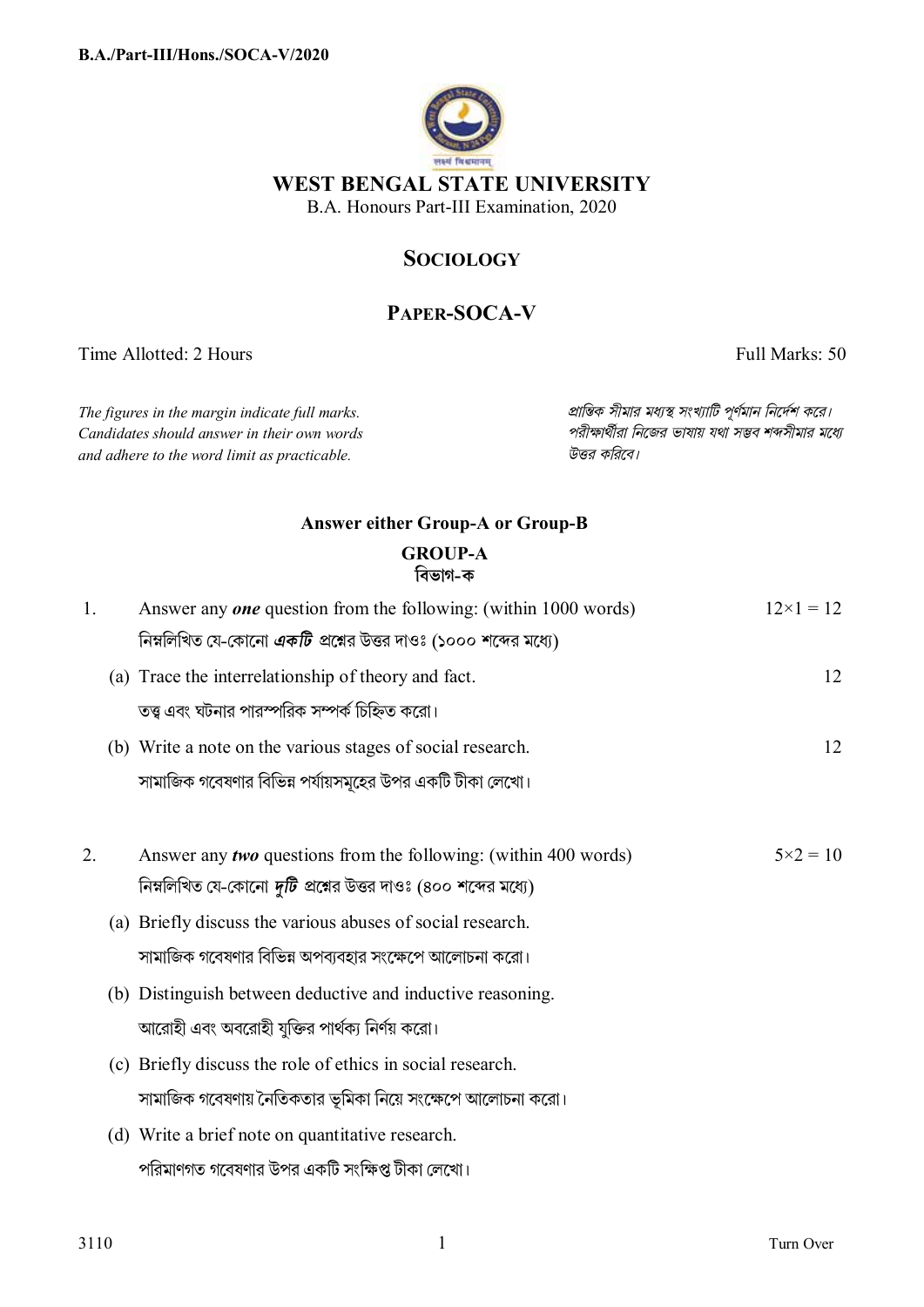# **OR / অথবা GROUP-B িবভাগ-খ**

| 3. | Answer any <i>one</i> question from the following: (within 1000 words)<br>নিম্নলিখিত যে-কোনো একটি প্রশ্নের উত্তর দাওঃ (১০০০ শব্দের মধ্যে)       | $12\times1=12$     |
|----|-------------------------------------------------------------------------------------------------------------------------------------------------|--------------------|
|    | (a) Discuss the different types of non-probability sample.<br>বিভিন্ন ধরনের সম্ভাবনা অনির্ভর নমুনা আলোচনা করো।                                  | 12                 |
|    | (b) Write a note on the purposes of survey research.<br>সমীক্ষাধর্মী গবেষণার উদ্দেশ্যসমূহের উপর একটি টীকা লেখো।                                 | 12                 |
| 4. | Answer any <i>two</i> questions from the following: (within 400 words)<br>নিম্নলিখিত যে-কোনো <i>দুটি</i> প্রশ্নের উত্তর দাওঃ (৪০০ শব্দের মধ্যে) | $5 \times 2 = 10$  |
|    | (a) What is meant by operationalization?<br>কার্যকরীকরণ বলতে কি বোঝায় ?                                                                        |                    |
|    | (b) Write a short note on ordinal scale.<br>Ordinal পরিমাপকের উপর একটি সংক্ষিপ্ত টীকা লেখো।                                                     |                    |
|    | (c) What are the advantages of Simple Random Sampling?<br>সরল সম্ভাবনা নির্ভর নমুনাচয়নের সুবিধাগুলি কি কি ?                                    |                    |
|    | (d) What is meant by experimental research?<br>পরীক্ষামূলক গবেষণা বলতে কি বোঝায় ?                                                              |                    |
|    | <b>Answer either Group-C or Group-D</b>                                                                                                         |                    |
|    | <b>GROUP-C</b>                                                                                                                                  |                    |
|    | বিভাগ-গ                                                                                                                                         |                    |
| 5. | Answer any one question from the following: (within 1000 words)<br>নিম্নলিখিত যে-কোনো <i>একটি প্র</i> শ্নের উত্তর দাওঃ (১০০০ শব্দের মধ্যে)      | $12 \times 1 = 12$ |
|    | (a) Write a note on the guiding principles of questionnaire construction.<br>প্রশ্নমালা গঠনের অবশ্যপালনীয় নীতিসমূহের উপর একটি টীকা লেখো।       | 12                 |
|    | (b) Discuss the advantages and disadvantages of non-participant observation.<br>অংশগ্রহণ না করে পর্যবেক্ষণের সুবিধা এবং অসুবিধাসমূহ আলোচনা করো। | $6 + 6$            |
| 6. | Answer any <i>two</i> questions from the following: (within 400 words)<br>নিম্নলিখিত যে-কোনো <i>দুটি</i> প্রশ্নের উত্তর দাওঃ (৪০০ শব্দের মধ্যে) | $5 \times 2 = 10$  |
|    | (a) Write a short note on face-to-face interview.<br>মুখোমুখি সাক্ষাৎকারের উপর একটি সংক্ষিপ্ত টীকা লেখো।                                        |                    |
|    | (b) Briefly reflect upon the differences between questionnaire and schedule.<br>প্রশ্নমালা এবং শিডিউলের পার্থক্যের উপর সংক্ষেপে আলোকপাত করো।    |                    |
|    | (c) Write a short note on participant observation.<br>অংশগ্রহণমূলক পর্যবেক্ষণের উপর একটি সংক্ষিপ্ত টীকা লেখো।                                   |                    |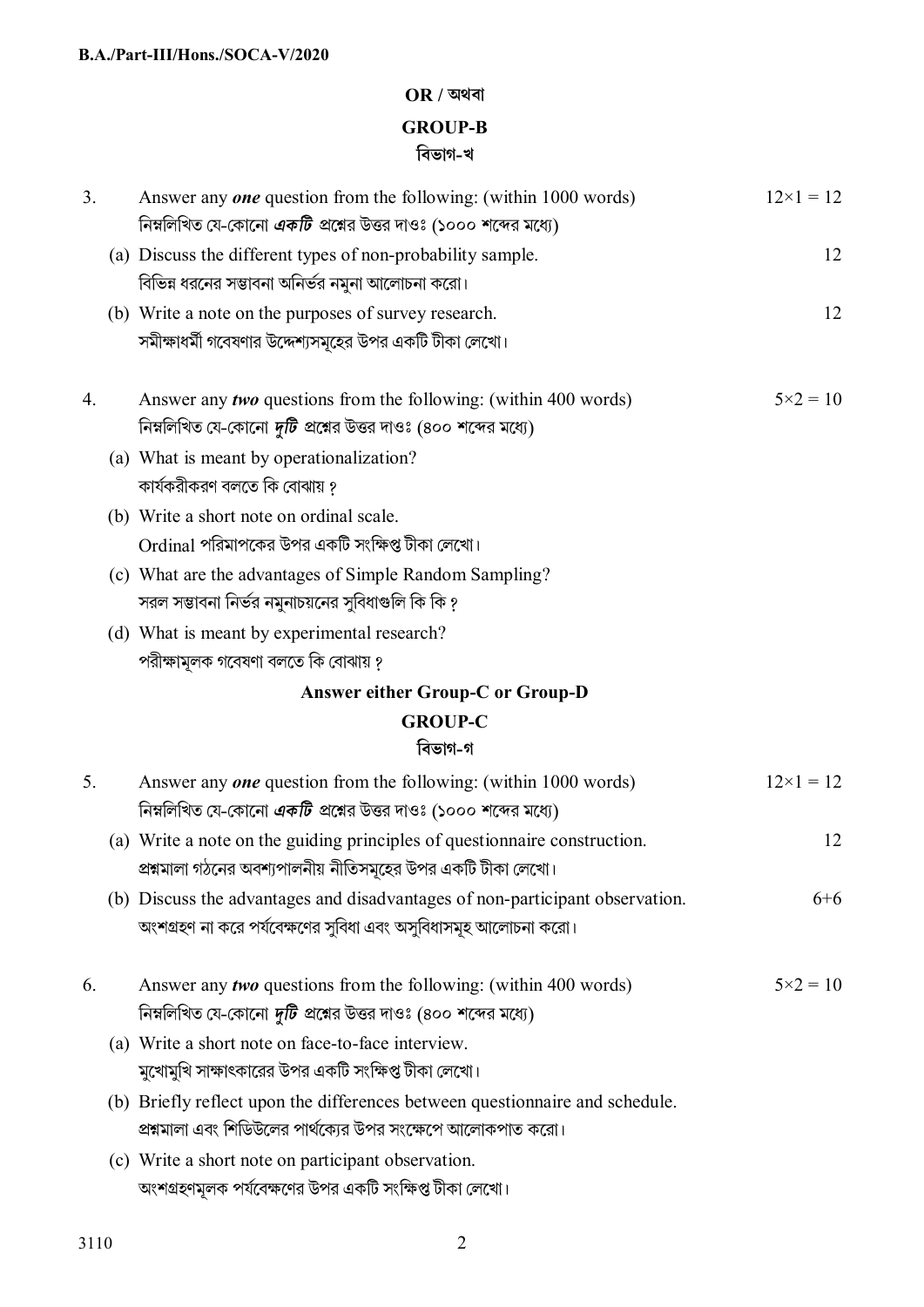#### **B.A./Part-III/Hons./SOCA-V/2020**

(d) Differentiate between open-end and close-end questions. মক্ত প্রান্ত এবং বদ্ধ প্রান্ত প্রশ্নের পার্থক্য চিহ্নিত করো।

## **OR / অথবা GROUP-D িবভাগ-ঘ**

| Answer any <b>one</b> question from the following:  | $12\times1=12$ |
|-----------------------------------------------------|----------------|
| নিম্নলিখিত যে-কোনো <i>একটি প্র</i> শ্নের উত্তর দাওঃ |                |

(a) Calculate the median, the first and third quartile from the following data: নীচের তথ্য থেকে মধ্যমান এবং প্রথম ও তৃতীয় চতুর্থাংশের মান নির্ণয় করোঃ  $4 + 4 + 4$ 

| Scores    |  | $10-19$   20-29   30-39   40-49   50-59   Total |  |  |
|-----------|--|-------------------------------------------------|--|--|
| Frequency |  |                                                 |  |  |

(b) Define Standard Deviation. Calculate the Standard Deviation from the following: Standard Deviation এর সংজ্ঞা দাও। নীচের সারণী থেকে Standard Deviation এর মান নির্ণয় কেরাঃ  $2+10$ 

| Marks     |  | $10-14$   15-19   20-24   25-29   30-34 |  |
|-----------|--|-----------------------------------------|--|
| Frequency |  |                                         |  |

- 8. Answer any *two* questions from the following: নিম্নলিখিত যে-কোনো *দটি প্র*শ্নের উত্তর দাওঃ
	- (a) If, the value of the First Quartile = 30, Third Quartile = 50 and the Median = 40. Find the value of the Coefficient of Quartile Deviation. প্ৰথম চতুৰ্থাংশ = ৩০, তৃতীয় চতুৰ্থাংশ = ৫০ এবং মধ্যমান = ৪০ হলে, Coefficient of Quartile Deviation এর মান িনণয় কেরা।
	- (b) Briefly discuss the advantages of median as a measure of Central Tendency.

কেন্দ্রীয় প্রবণতার পরিমাপক হিসেবে মধ্যমানের সবিধাসমহ আলোচনা করো।

(c) Write a short note on the relative measures of dispersion.

বিচ্যুতির আপেক্ষিক পরিমাপসমূহের উপর একটি সংক্ষিপ্ত টীকা লেখো।

(d) According to 2011 census the approximate percentages of SC, ST, OBC and General population in India are 17, 9, 40 and 34 respectively. Represent the data through a suitable diagram.

২০১১ সালের আদমসুমারি অনুযায়ী SC, ST, OBC এবং General বর্গের জনসংখ্যা হল ভারতবর্ষের মোট জনসংখ্যার যথাক্রমে প্রায় ১৭, ৯, ৪০ এবং ৩৪ শতাংশ। এই তথ্যটিকে একটি যথাযথ লেখচিত্রের সাহায়ে উপস্থাপিত করো।

 $5 \times 2 = 10$